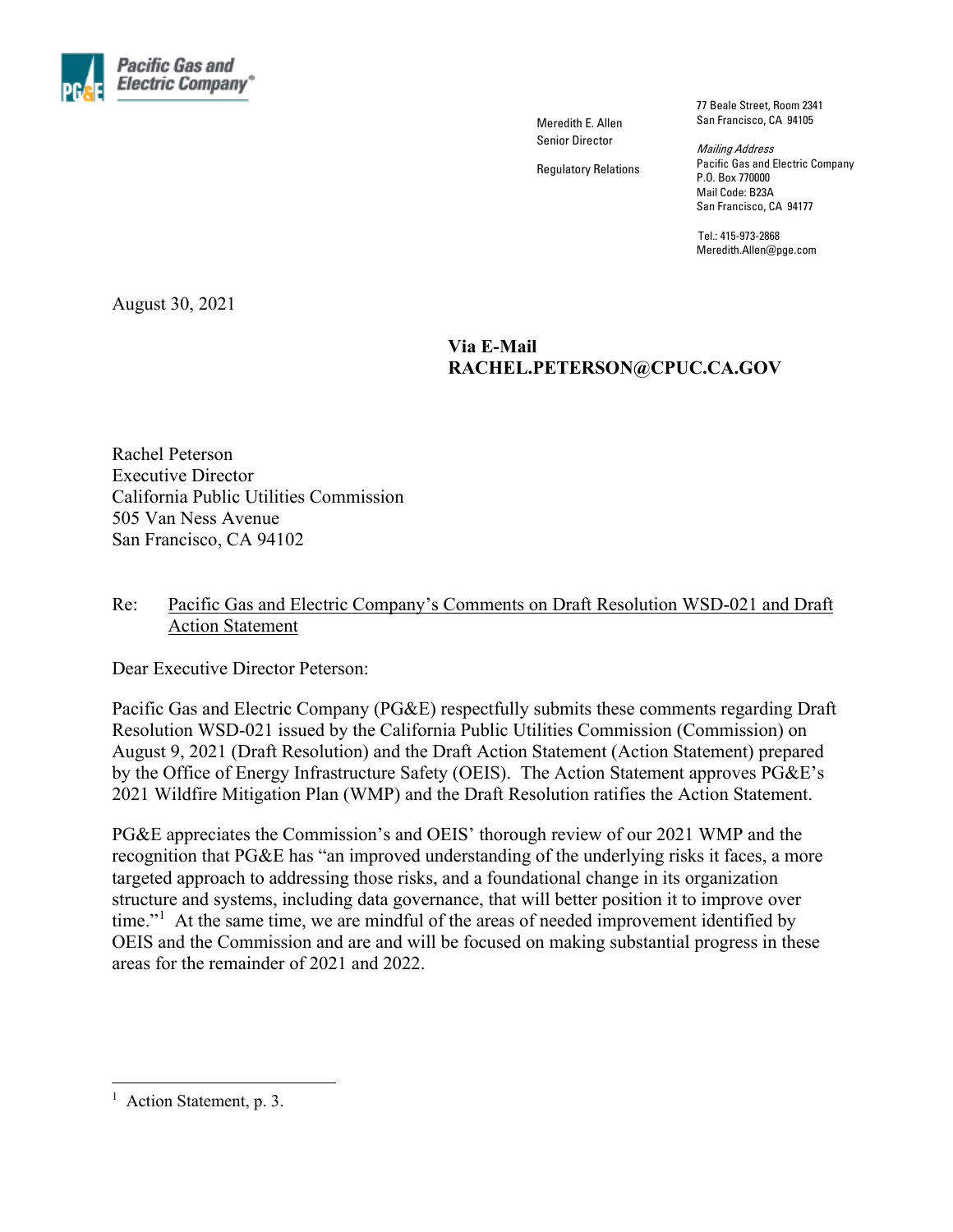The letter included with the Draft Resolution indicated that comments should focus on "factual, legal or technical errors." Thus, our comments are directed towards portions of the Draft Resolution and Action Statement that require correction or clarification to address errors.

## **1. Remedy PG&E-21-03**

Remedy PG&E-21-03 addresses the use of automation in PG&E's risk modeling. While we generally agree with the need for more automation in risk modeling, the description of Remedy PG&E-21-03 includes one statement that requires correction. The Issue Description for this remedy correctly notes that PG&E "overhauled its modeling efforts between the 2020 and 2021 WMP submissions<sup>"[2](#page-1-0)</sup> and in the Action Statement text, OEIS comments that "PG&E continues to show growth and improvement in developing its Wildfire Risk Models, which inform its risk assessment and mapping."<sup>[3](#page-1-1)</sup>

Despite these findings, the Issue Description then incorrectly concludes that "PG&E fails to demonstrate growth at an adequate speed in regard to its own risk assessment."<sup>[4](#page-1-2)</sup> Remedy PG&E-21-03 never defines what constitutes "adequate speed" nor does the Issue Description try to reconcile this statement with earlier remarks in the Action Statement that PG&E is showing growth and improvement and that we completely overhauled our models for 2021. The Action Statement also does not explain the growth in risk assessment scores for the other utilities and the type of growth by these utilities that demonstrates "adequate speed." In addition, the Issue Description is not clear how adequate speed and growth can be determined by simply comparing scores from two maturity model submissions. Speed and growth in development cannot be solely determined by two data points, especially given the substantial changes in PG&E's risk modeling described in the Action Statement.

To be clear, PG&E does not object to the specific remedies proposed in Remedy PG&E-21-03. However, we do propose that the Issue Description be revised to state<sup>[5](#page-1-3)</sup>:

PG&E self-reported a low risk assessment score in the Maturity Model with slower growth in comparison to the other two large investor-owned utilities (IOUs). While this This seems to be largely due to lack of automation in many different areas, and while PG&E overhauled its modeling efforts between the 2020 and 2021 WMP submissions, PG&E fails to demonstrate growth at an adequate speed in regard to its risk assessment.

# **2. Remedy PG&E-21-07**

This remedy requests additional information regarding our plans for Distribution Fault Anticipation (DFA) and Early Fault Detection (EFD) technologies. While we do not object to the remedy, it mistakenly states that this technology will be utilized across our service territory.<sup>[6](#page-1-4)</sup> However, in the 2021 WMP we explained that our plan is to develop a "strategy to deploy this

<span id="page-1-0"></span><sup>&</sup>lt;sup>2</sup> Action Statement, p. 44.

<span id="page-1-1"></span><sup>&</sup>lt;sup>3</sup> Action Statement, p. 40.

<span id="page-1-2"></span><sup>4</sup> Action Statement, p. 44.

<span id="page-1-3"></span><sup>&</sup>lt;sup>5</sup> Strikethrough represents proposed deletions and underlining proposed additions.

<span id="page-1-4"></span><sup>6</sup> Action Statement, p. 50.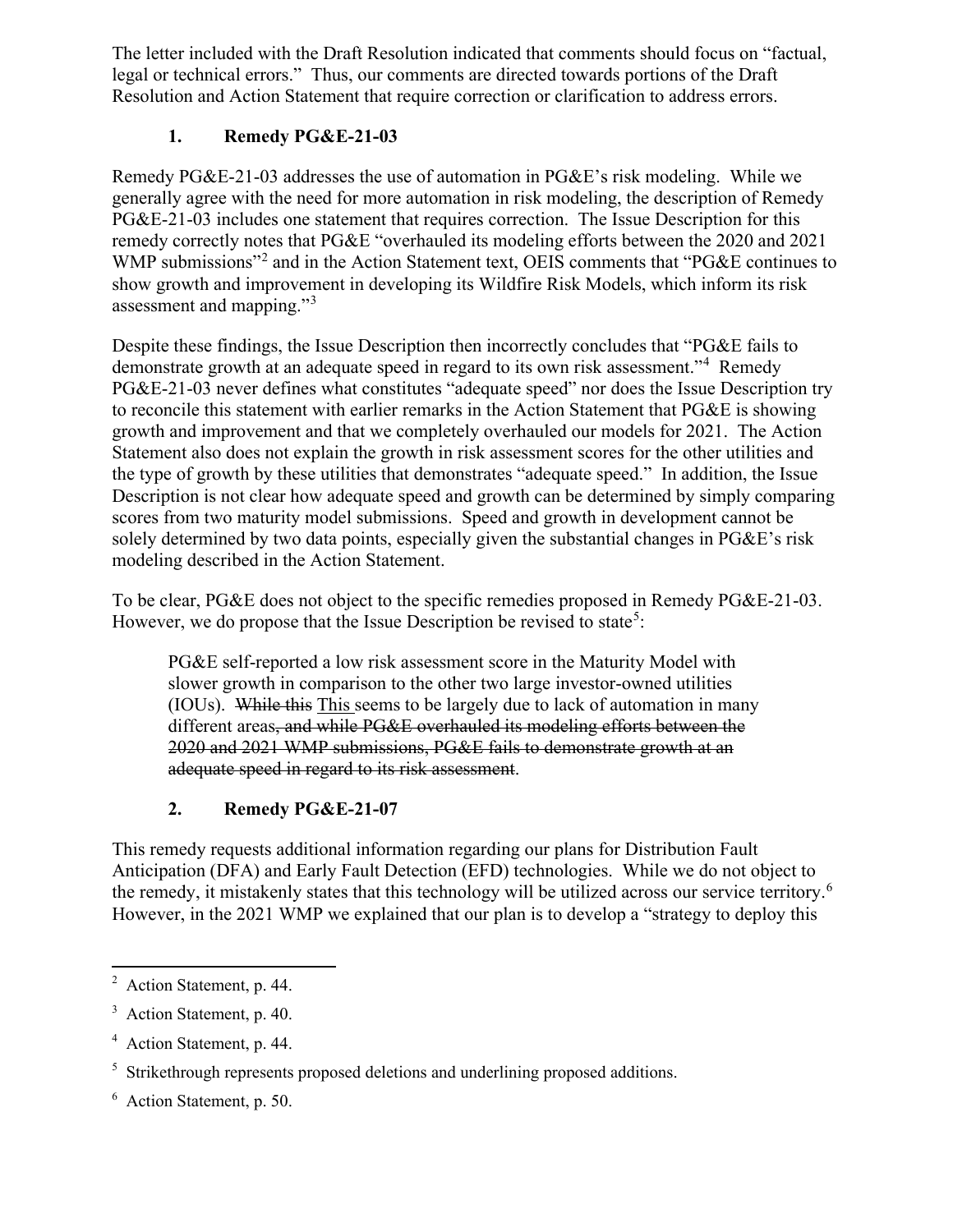technology to 600+ HFTD circuits over the next 8-10 years covering multiple GRC planning cycles."[7](#page-2-0) Thus, Remedy PG&E-21-07 should be corrected to state:

PG&E must: 1. Provide details and performance metrics on the outcome of the 2020 DFA and EFD technology pilot program. 2. Explain how the determination was made to increase deployments of DFA/EFD technology across HFTD areas its service territory.

## **3. Remedy PG&E-21-18**

Remedy PG&E-21-18 instructs PG&E to improve its maturity scores for its Vegetation Management (VM) Maturity Models, to "define goals and targets to reach each level of maturity," and to develop "a timeline for completion" of this work, among other things. We agree with the overall goal of this Remedy and recognize that we can improve our models and will continue to do so. However, it would be beneficial if OEIS provided PG&E and the other electrical corporations with the methodology used by OEIS for calculating model maturity. In an effort to improve maturity, PG&E created its own internal formula for calculating maturity, but this formula provided different scores than those of OEIS. Therefore, this remedy could be much more expeditiously accomplished if PG&E knew how maturity scores are determined so that we can improve in an efficient manner. Furthermore, this remedy should include a pathway to align any discrepancies in PG&E's and OEIS' methodologies. To address this issue, PG&E proposes adding the following language to the Remedy PGE-21-18 Issue Description:

OEIS will provide to PG&E and the other electrical corporations additional information as to how OEIS calculates maturity scores so that the electrical corporations can make more informed decisions as to actions to take and goals to set to mature their VM programs.

# **4. Remedy PG&E-21-19**

In our 2021 WMP, we explained how we collaboratively work with agencies, local and tribal governments, and landowners to facilitate our vegetation management program.<sup>[8](#page-2-1)</sup> We did note, however, that in certain limited circumstances, PG&E is required to seek a judicial remedy, explaining:

To address the requirements described above, PG&E's land and environmental management, customer care, and legal teams work closely with PG&E's VM team annually to overcome community and environmental challenges. They coordinate and plan the work in order to reach out to landowners, communities, and local governments to address concerns in advance of the proposed VM activities. PG&E tries to reach mutually agreeable results with concerned parties, but this regularly causes delays, that in certain situations prompt PG&E to seek court orders. PG&E routinely engages with the CPUC, state and local agencies, as well as legislature to address these constraints.<sup>[9](#page-2-2)</sup>

<span id="page-2-0"></span><sup>7</sup> Revised 2021 WMP, p. 493.

<span id="page-2-1"></span><sup>8</sup> Revised 2021 WMP, pp. 690-691.

<span id="page-2-2"></span><sup>&</sup>lt;sup>9</sup> Revised 2021 WMP, p. 691.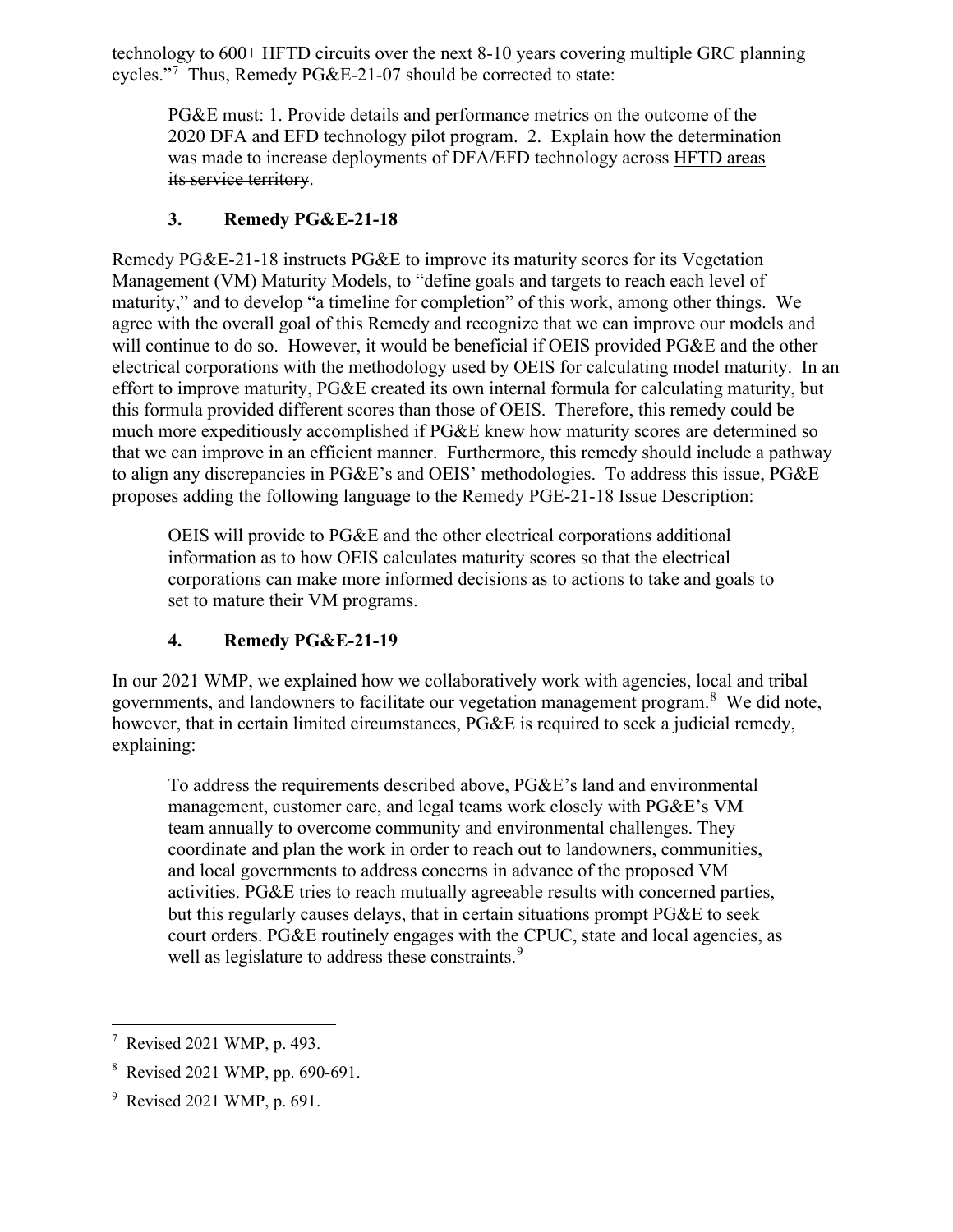The Issue Description for Remedy PG&E-21-19 does not clearly characterize this portion of the 2021 WMP and instead implies that we routinely seek court orders. The Issue Description and the Remedy also ignore the 2021 WMP description of efforts PG&E is already making to work collaboratively with agencies and landowners. In order to correctly characterize our 2021 WMP. The Issue Description should be revised to state:

PG&E cites delays in reaching mutually agreeable environmental and community impact mitigation efforts that may in certain limited circumstances result in PG&E seeking court orders.

And Remedy PG&E-21-19 should be revised to state:

PG&E must show continued effort and progress on achieving environmental and community impact mitigation agreements with agencies, local governments, and tribal governments.

## **5. Remedy PG&E-21-21**

Remedy PG&E-21-21 addresses the use of fire retardants. The Issue Description states that "long-term, repeated applications of fire retardant in the same area will likely have negative environmental impacts."<sup>10</sup> This statement is incorrect because it assumes that PG&E's current plan is long-term application of retardants. However, in the Revised 2021 WMP, we explained:

PG&E has not determined a long-term plan yet for this initiative. Depending on the results of PG&E's fire-retardant review, PG&E will establish best management practices for future use of fire retardants. Additionally, PG&E will work with regulatory agencies to secure permits for future product use and application. Long-term plan milestones are still under development with VMs Leadership team. $11$ 

In addition, the Action Statement provides no scientific support for the statement that application of fire retardant in the same area "will likely have negative environmental impacts." The Issue Description cites a United States Forest Service (USFS) publication but then acknowledges that the publication "does not focus on long-term and repeated use in the same area." $^{12}$  $^{12}$  $^{12}$ 

PG&E does not object to Remedy PG&E-21-21, but proposes that the last sentence of the Issue Description be deleted because it incorrectly implies aspects of a long-term plan by PG&E and includes a scientific conclusion that is unsupported by any citation or evidence.

## **6. Remedy PG&E-21-22**

Remedy PG&E-21-22 addresses how PG&E records in its Tree Assessment Tool (TAT) the types of trees inspected. PG&E agrees that it is important for its TAT to record specific tree species and genus as often as possible. However, since PG&E tree records include the Latin or scientific names of the individual records for cross-referencing, PG&E does not see value in compelling the use of Latin or scientific names as a replacement for common names as long as

<span id="page-3-0"></span><sup>&</sup>lt;sup>10</sup> Action Statement, p. 80.

<span id="page-3-1"></span> $11$  Revised 2021 WMP, p. 705.

<span id="page-3-2"></span><sup>&</sup>lt;sup>12</sup> Action Statement, p. 80.